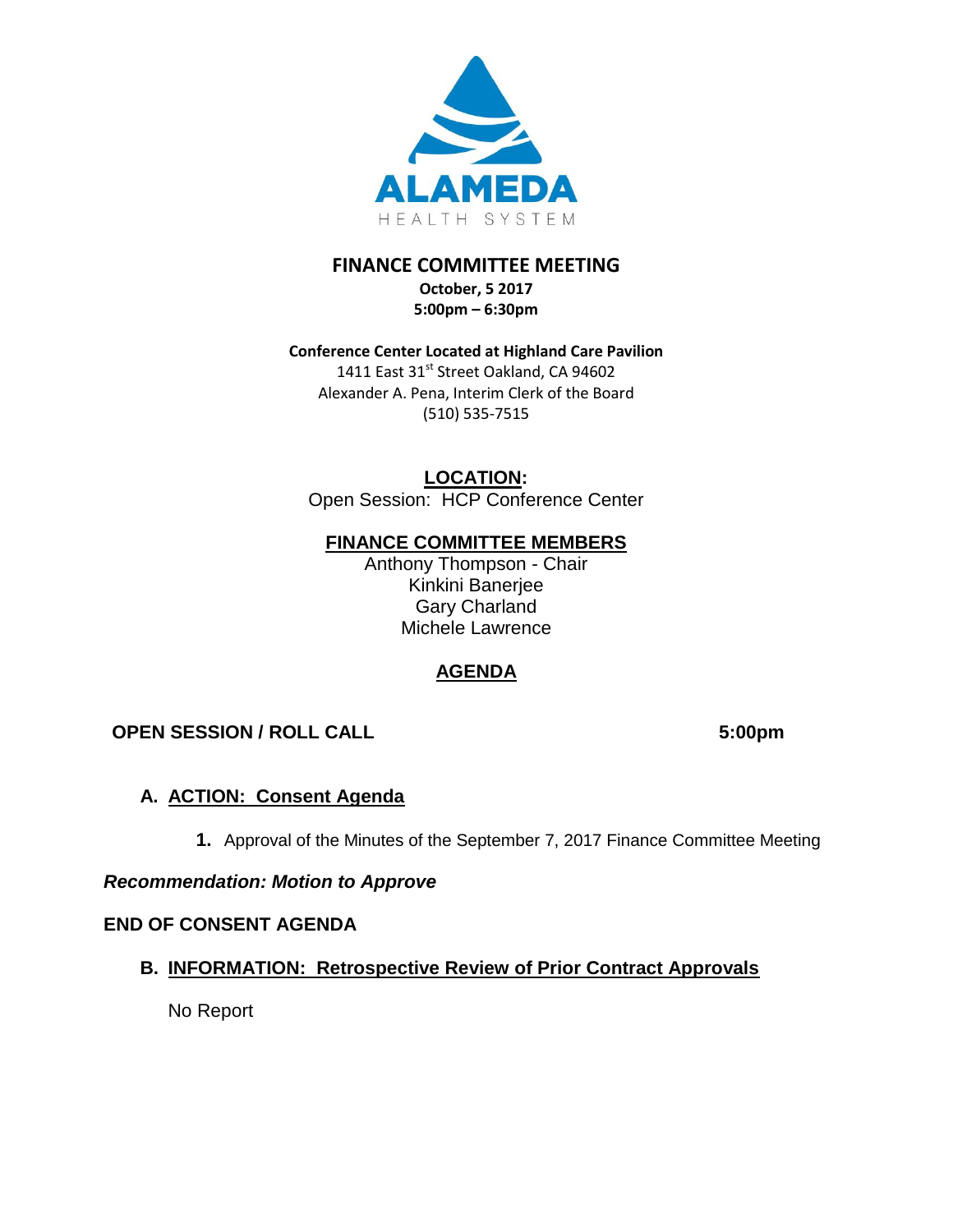## **C. ACTION: Approval of Contracts 5:00–5:15pm**

- **1.** Renewal Amendment with GRM Information Management Services, Inc. to provide physical record storage services. The term of the proposed agreement is July 1, 2017 through June 30, 2020. The estimated impact of the proposed agreement is \$1,770,000.00. *David Cox, Chief Financial Officer*
- **2.** Extension Agreement with California Emergency Physicians Medical Group for the provision of emergency medical services at San Leandro Hospital and Alameda Hospital. The term of the proposed extension is November 1, 2017 through January 21, 2018. The estimated impact of the proposed agreement is \$286,836.50.

*Ghassan Jamaleddine, Chief Medical Officer*

**3.** New Agreement with the University of California, San Francisco, Department of Neurological Surgery ("UCSF") to provide neurosurgical services to Highland Hospital and San Leandro Hospital. The term of the proposed agreement is October 15, 2017 through October 14, 2019. The estimated impact of the proposed agreement is \$3,809,833.00. *Ghassan Jamaleddine, Chief Medical Officer*

### *Recommendation: Motion to Approve*

**D. ACTION: Approval of Construction Agreement with Layton Construction Company and Establishment of Contingency Fund (San Leandro Hospital Rehabilitation Relocation Project) 5:15–5:30pm**

*Luis Fonseca, Chief Operating Officer David Cox, Chief Financial Officer*

*Recommendation: Motion to Approve*

### **E. INFORMATION/DISCUSSION: Operating Reports 5:30–6:25pm**

- **1.** Chief Financial Officer Report: *David Cox, Chief Financial Officer*
	- August 2017 Financial Report
	- EMR Financing Plan Update
- **2.** Analysis of Volume Trends by Strategic Business Unit *Ishwari Venkataraman, Vice President – Business Planning*
- **3.** Alameda Health System Foundation Support Agreement *Debra Barnes, Chief Executive Officer, Alameda Health System Foundation*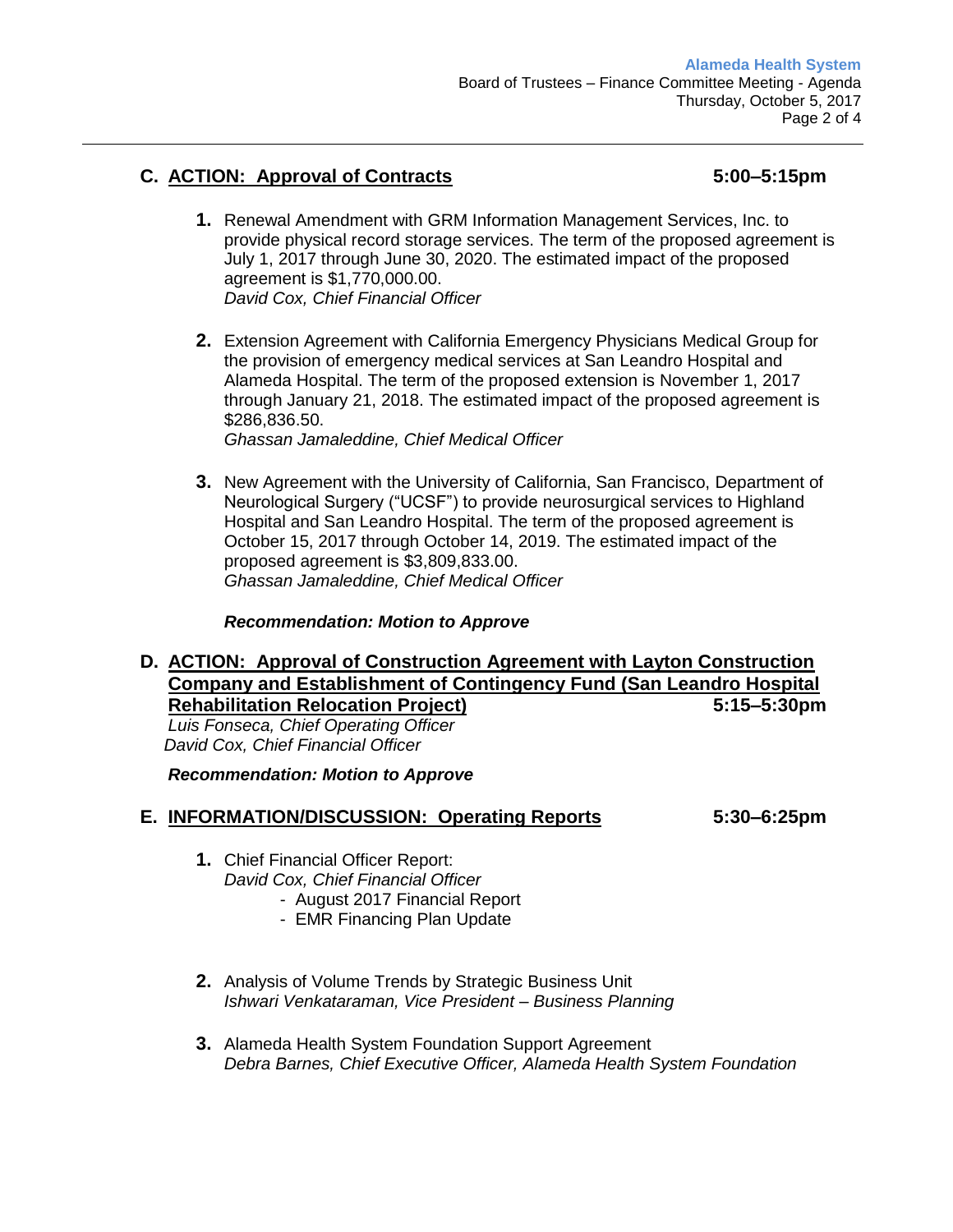## **F. INFORMATION/DISCUSSION: Business Planning**

No Report

## **G. DISCUSSION: Committee Planning 6:25–6:30pm**

**Public Comment**

**Trustee Comments**

## **ADJOURNMENT**